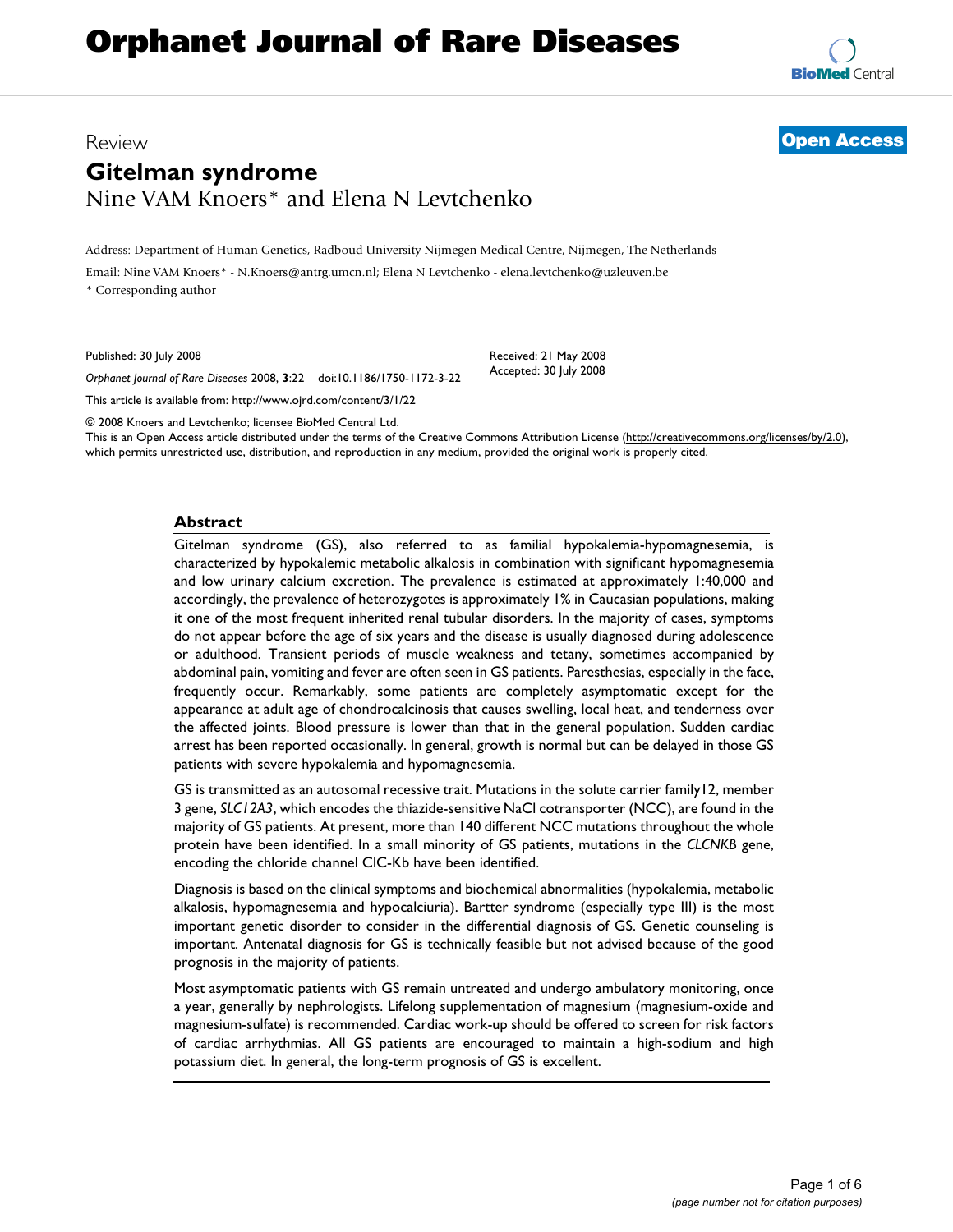# **Disease name and synonyms**

Gitelman syndrome

Gitelman's syndrome

Familial hypokalemia-hypomagnesemia

# **Definition and epidemiology**

Gitelman syndrome (GS) (OMIM 263800), also referred to as familial hypokalemia-hypomagnesemia, is an autosomal recessive salt-losing renal tubulopathy that is characterized by hypomagnesemia, hypocalciuria and secondary aldosteronism, which is responsible for hypokalemia and metabolic alkalosis [1]. The prevalence is estimated at  $\sim$ 25 per million and accordingly, the prevalence of heterozygotes is approximately 1% in Caucasian populations, making it one of the most frequent inherited renal tubular disorders.

# **Clinical description**

GS patients usually present above six years of age and in many cases the diagnosis is only made at adult age. Most patients suffer from tetany, especially during periods of fever or when extra magnesium is lost due to vomiting or diarrhea. Paresthesias, especially in the face, frequently occur. Some patients experience severe fatigue interfering with daily activities, while others never complain of tiredness. The severity of fatigue in GS is not completely related to the degree of hypokalemia. In contrast to Bartter syndrome (a genetically distinct and clinically more severe tubular transport disorder, which shares the hypokalemic metabolic alkalosis with GS) polyuria is usually absent or only mild. In general, growth is normal in GS patients, however, it can be delayed in patients with severe hypokalemia and hypomagnesemia [2].

Some adult GS patients suffer from chondrocalcinosis, which is assumed to result from chronic hypomagnesemia. It causes swelling, local heat, and tenderness over the affected joints. In earlier clinical reports additional symptoms, such as ataxia, vertigo, and blurred vision have been reported.

Cruz and colleagues have challenged the generally shared idea that GS is a mild disorder [3]. They evaluated the symptoms and quality of life (QOL) in 50 adult patients with molecularly proven GS and compared this cohort of patients with 25 age- and sex-matched controls. They found that GS patients had significantly more complaints than controls, mainly salt craving, musculoskeletal symptoms such as tetany and cramps, muscle weakness and aches, and constitutional symptoms such as fatigue, generalized weakness and dizziness, and nocturia and polydipsia. In addition, measures of QOL were significantly lower in GS patients compared to controls.

Potassium and magnesium depletion prolong the duration of the action potential of cardiomyocytes and consequently increase the risk for development of ventricular arrhythmia. Electrocardiograms of patients with Gitelman syndrome have shown that in about 50% of cases the QT interval is indeed slightly to moderately prolonged but, fortunately, is not associated with clinically relevant cardiac arrhythmias in the far majority of cases [4]. Sudden cardiac arrest reported in few patients with GS [2,5], warrants systematic cardiac screening for identifying other possible triggering mechanisms or underlying conditions. Blood pressure in GS patients is lower than in the general population, indicating that even the modest salt wasting of this disease reduces blood pressure. The results from a recent study in 35 GS-carriers (with one mutant gene allele) suggest that GS carriers also have lower blood pressure and may be protected from hypertension [6]. Another study in a large cohort also demonstrated reduced blood pressure in subjects having *SLC12A3* mutations on one allele [7]. These results are distinct from a previous study in an Amish kindred, in which no reduction of blood pressure was demonstrated in adult patients, despite increased Na+ excretion [8]. Thus, further studies are required to investigate whether the incidence of cardio-vascular events differs between GS patients or carries compared to control population.

# **Etiopathogenesis**

In the great majority of cases GS is caused by mutations in the solute carrier family 12, member 3, *SLC12A3* gene, which encodes the renal thiazide-sensitive sodium-chloride co-transporter NCC that is specifically expressed in the apical membrane of cells in the first part of the distal convoluted tubule (DCT) (reviewed in [9]). NaCl cotransporter (NCC) is a polypeptide of 1021 amino acids and the 2D-structure is predicted to contain 12 transmembrane domains and long intracellular amino- and carboxytermini. At present, more than 140 different, putative loss-of-function mutations in the *SLC12A3* gene have been identified in GS patients. These mutations include missense-, nonsense-, frame-shift-, and splice-site mutations and are distributed throughout the whole protein.

In general, there is extreme inter- and intrafamiliar phenotype variability in GS, the latter emphasizing the lack of a correlation between the severity of symptoms in GS and the type of mutation in the *SLC12A3* gene [10]. Recently, however, Riviera-Munoz *et al*. described a small subgroup of patients with a remarkable severe phenotype, including an early onset, severe neuromuscular manifestations, growth retardation and ventricular arrhythmias [2]. The majority of these patients were male and carried at least one allele of a splice defect, resulting in a truncating transcript, or a non-functional intracellularly retained mutation (see below). They suggested from these data that the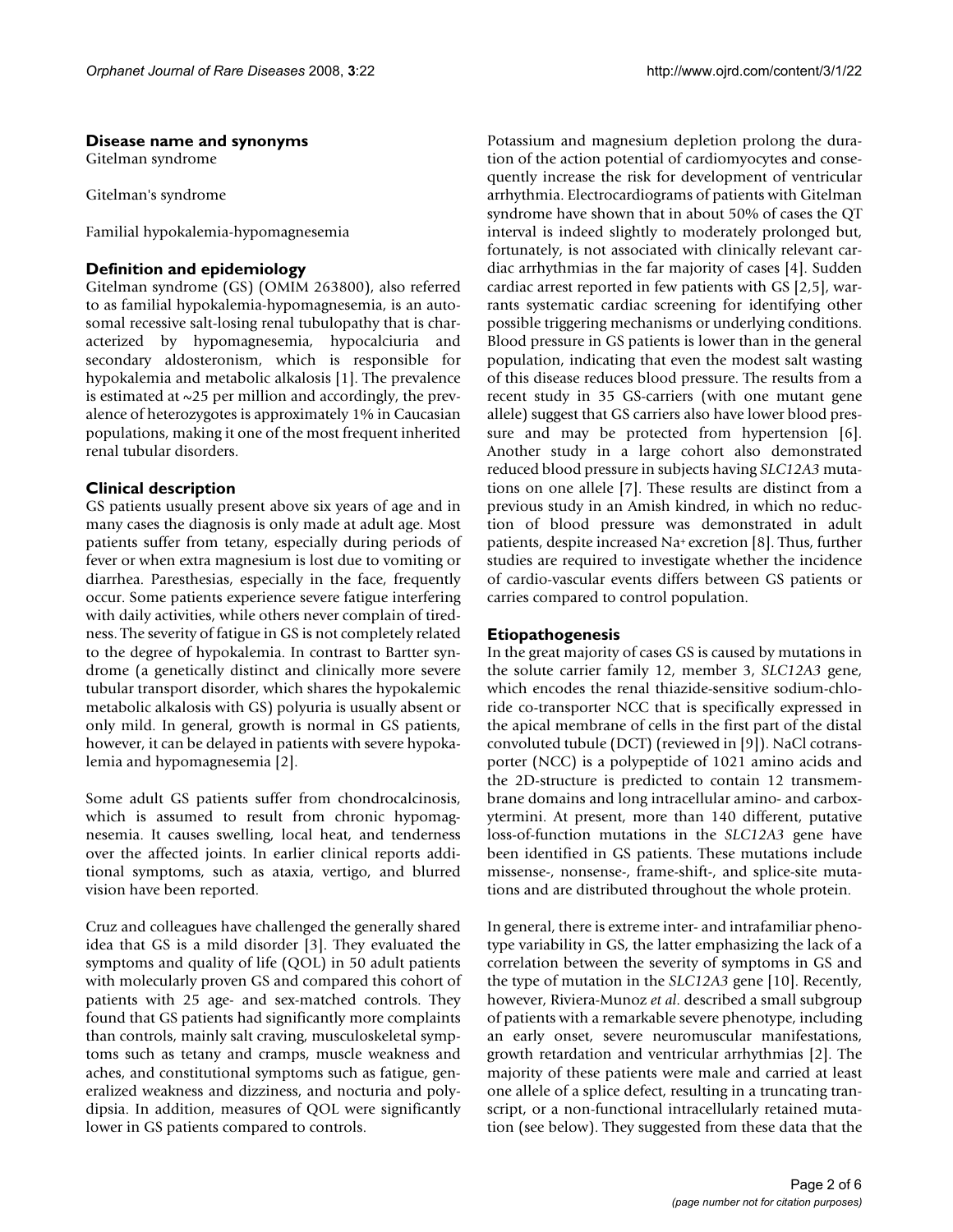nature/position of the *SLC12A3* mutation combined with male gender may be a determinant factor in the severity of GS. Studies in lager cohorts are necessary to confirm this assumption.

By functional expression studies and results of immunocytochemistry in *Xenopus leavis* oocytes, it was shown that most disease-causing NCC mutants are impaired in their routing to the plasma membrane. Thus, the majority of mutations belong to the so-called type 2 mutations which, in contrast to type 1 mutations that impair protein synthesis, lead to fully synthesized proteins. These type 2 mutant proteins, however, do not traffic appropriately to the plasma membrane, primarily due to protein misfolding and retention in the endoplasmic reticulum, followed by rapid proteoasomal degradation. De Jong and coworkers have shown that NCC misfolding resulting in defective trafficking in GS is not uniformly complete [11]. Some mutant NCC proteins are only partially retarded in their trafficking; they do reach the plasma membrane, albeit to a limited extent, and are partially active. Subsequently, it was demonstrated that the intrinsic activity of these partially retarded mutants is unaffected by the mutation [12,13]. This finding opens the possibility of pharmacological chaperones, facilitating the routing of misfolded, trafficking-defective, but otherwise functional NCCs to the apical membrane, for therapeutic use. Indeed, in an additional study, de Jong *et al.* found prove that the transcriptional regulator 4-phenylbutyrate may be a promising candidate for rescuing partially retarded, but otherwise functional mutant NCCs [14]. Recently, another class of mutations in GS was identified by Riveira-Munoz *et al.* [15]. This newly identified class includes mutants which are partly retained in the cell, but in contrast to the mutants mentioned above, these mutants do not show any activity when they reach the cell surface.

A minority of patients with the Gitelman phenotype has been shown to have mutations in the *CLCNKB* gene, encoding the renal chloride channel ClC-Kb, located in basolateral membrane of cells of the thick ascending limb of Henle's loop (TAL) and the distal tubules. Mutations in the *CLCNKB* gene were previously found to be the cause of classic Bartter syndrome. It is now evident that the clinical phenotype in patients with *CLCNKB* mutations can be highly variable, from an antenatal onset of Bartter syndrome on one side of the spectrum, to a phenotype closely resembling Gitelman syndrome at the other side (review in [9]). Therefore, there is an indication to screen the *CLC-NKB* gene in patients with the Gitelman phenotype who do not have mutations in the *SLC12A3* gene.

Both loss-of-function mutations in NCC and mutations in CLC-Kb lead to disruption of NaCl reabsorption in the DCT (figure 1). When less NaCl is reabsorped, more

sodium will arrive in the collecting duct resulting in mild volume contraction. The reduced vascular volume activates the renin-angiotensin-aldosterone system, increasing renin activity and aldosterone levels. The elevated aldosterone levels give rise to increased electrogenic sodium reabsorption in the cortical collecting duct *via* the epithelial sodium channel (ENaC), defending salt homeostasis at the expense of increased secretion of potassium and hydrogen ions, thus resulting in hypokalemia and metabolic alkalosis. It has been shown that passive Ca2+ reabsorption in the proximal tubule and reduced abundance of the epithelial Mg2+ channel TRPM6, located in the DCT explains thiazide-induced hypocalciuria and hypomagnesemia, respectively [16]. Since thiazides are known to inhibit NCC, and in view of the phenotypic resemblance between GS and chronic thiazide-treatment, it is very likely that similar mechanisms are involved in the pathogenesis of respectively hypocalciuria and hypomagnesemia seen in GS.

# **Diagnosis, diagnostic methods and differential diagnosis**

The diagnosis of Gitelman syndrome is based on the clinical symptoms and biochemical abnormalities. The most typical biochemical abnormalities in GS are hypokalemia, metabolic alkalosis, hypomagnesemia and hypocalciuria. Serum potassium concentration is comparably low (2.7  $\pm$ 0.4 mmol/L) to Bartter syndrome. Serum magnesium concentration is low (less than 0.65 mmol/l). In a few GS patients magnesium concentration is easily maintained in the normal range early on, which may lead to a false diagnosis of Bartter syndrome, and only drops below normal with time (personal observation). Urinary calcium concentration is usually less than 0.2 mmol/mmol creatinine and rarely exceeds 0.5 mg/kg/day. Hypomagnesemia and hypocalciuria have always been considered obligate features for GS. This assumption has recently been disputed by Lin *et al.* [10]. They reported two families with molecularly proven GS, in which male patients had severe hypokalemia, and were symptomatic with episodes of paralysis, impaired urinary concentration ability, but with normal serum magnesium and urinary calcium excretion. Remarkably, female GS patients within these families, carrying the same causative mutations as the male patients, were asymptomatic, had less severe hypokalemia, intact urine concentration ability, but did have hypomagnesemia and hypocalciuria [10]. Although this was a small study, the authors concluded that gender may affect phenotypic expression in GS and that hypomagnesemia and hypocalciuria may not be invariant features of the disorder.

Prostaglandin excretion is normal and plasma renin activity and plasma aldosterone concentration are only slightly elevated compared to Bartter syndrome. Renal functional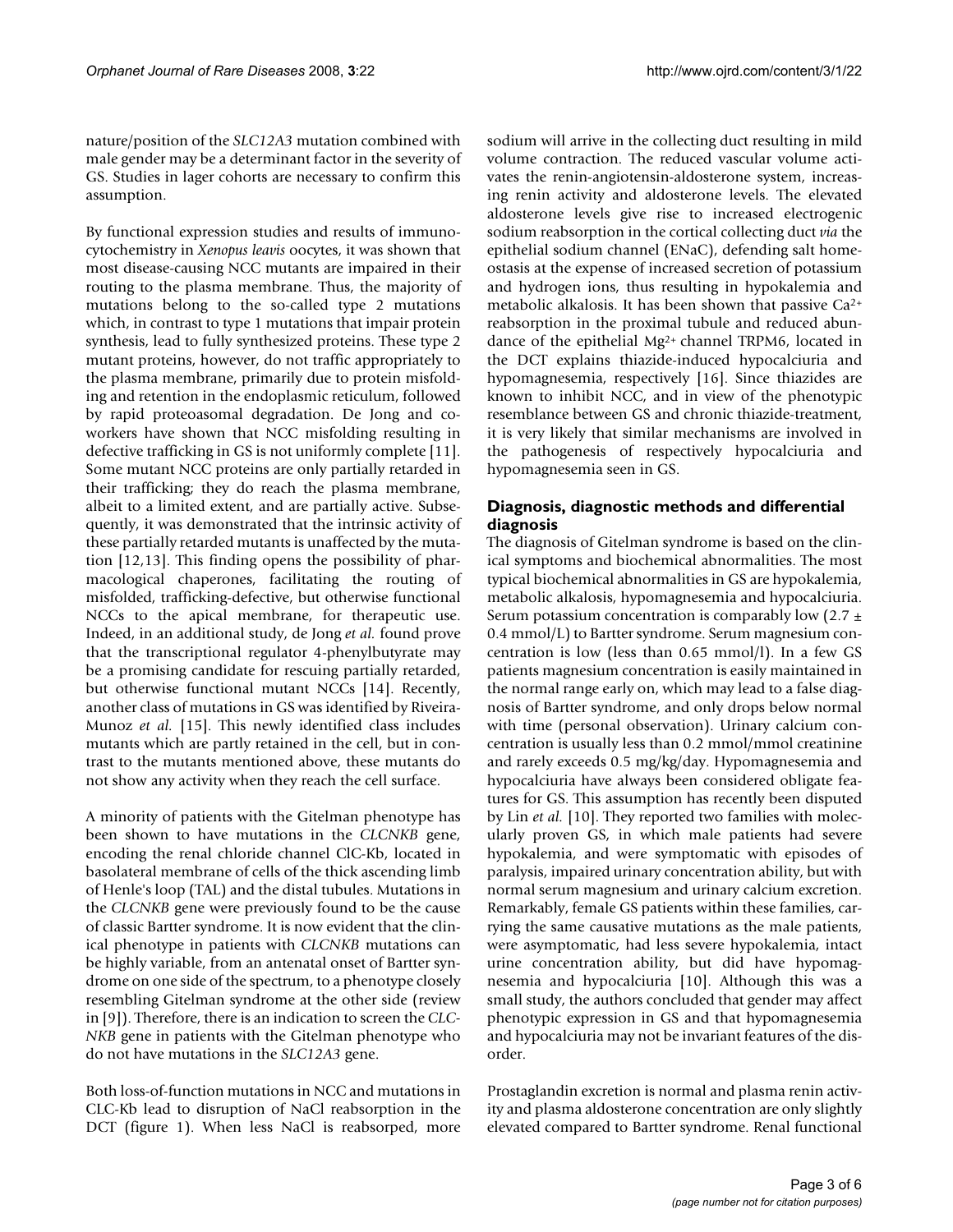

#### **Figure 1**

**A model of transport mechanisms in the DCT**. Sodium-chloride (NaCl) enters the cell via the apical thiazide-sensitive NCC and leaves the cell through the basolateral Cl<sup>-</sup> channel *(CIC-Kb)*, and the Na<sup>+</sup>/K<sup>+</sup>-ATPase. Indicated also are the recently identified magnesium channel TRPM6 in the apical membrane, and a putative Na/Mg exchanger in the basolateral membrane.

studies have demonstrated normal or slightly decreased urinary concentrating mechanism, but clearly reduced distal fractional chloride reabsorption during hypotonic saline infusion. GS patients have a blunted natriuretic response to hydrochlorothiazide administration but a prompt natriuresis after administration of furosemide, indicating that the defect in GS is located at the level of the distal tubule. DNA mutation analysis of the gene responsible for GS may confirm the diagnosis.

Bartter syndrome is the most important genetic disorder to consider in the differential diagnosis of GS. Especially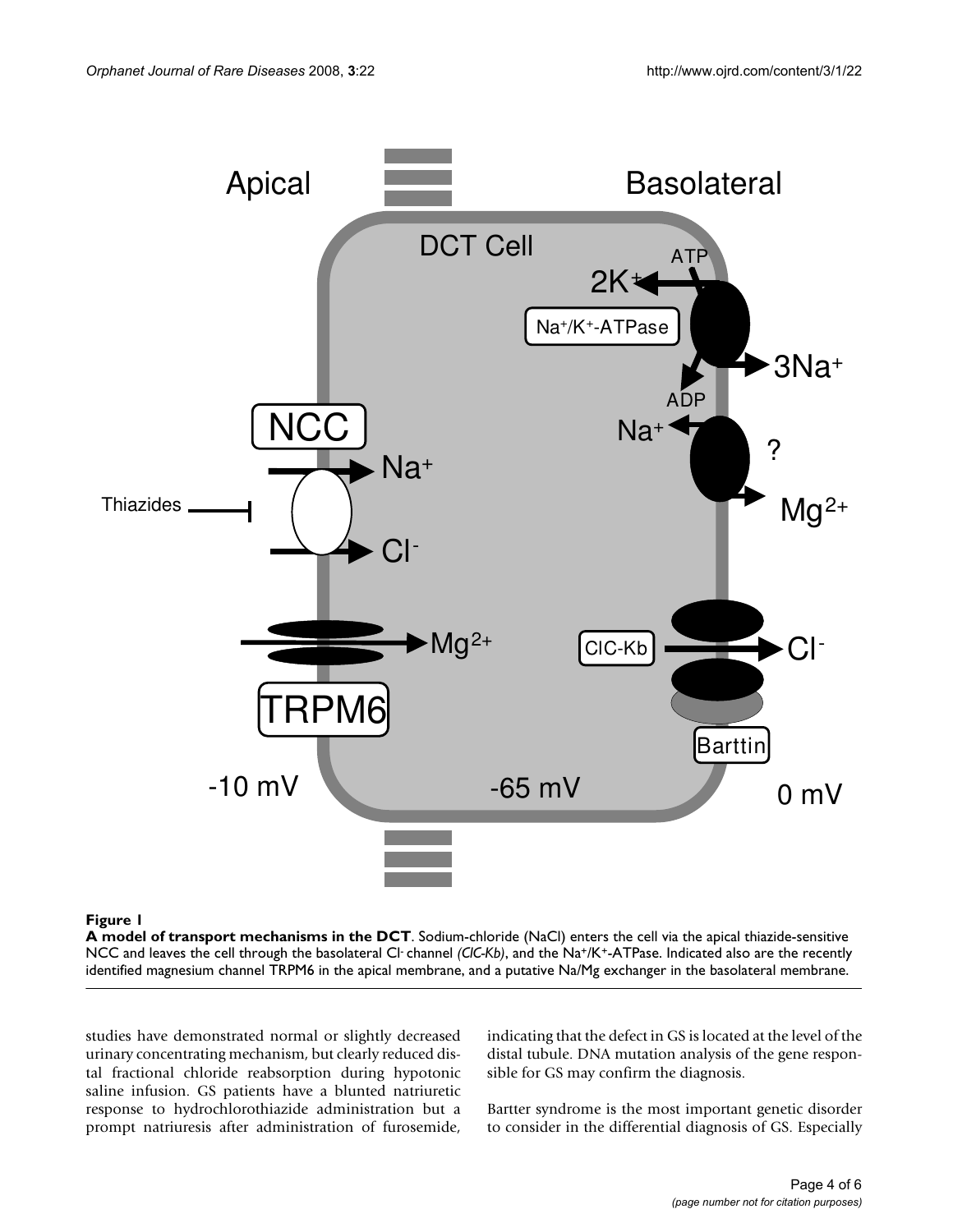type III Bartter syndrome, which is caused by mutations in the *CLCNKB* gene, is clinically and biochemically overlapping with Gitelman syndrome. The other types of Bartter syndrome usually have an earlier onset and a more severe phenotype.

Primary forms of renal hypomagnesemia can be distinguished from GS by the absence of hypokalemia. Important acquired conditions which should be differentiated from GS are diuretic and laxative abuse and chronic vomiting. The two latter conditions can be confirmed by measuring of low urinary excretion of Cl- .

### **Genetic counseling**

Genetic counseling is important. Since GS is an autosomal recessive trait, the recurrence risk for parents with an affected child is 25%. If the parents already have other children, who are not obviously affected, it is not absolutely sure that they do not have GS because clinical symptoms can appear later in life. If the parents are eager to know the status of the other child(ren) and in case the molecular defect in their affected child has been elucidated, DNA-analysis in the other child(ren) may be performed. Adult patients with GS have a low risk of having children with GS ( $\sim$ 1 in 400) unless the patient and his/ her partner are consanguineous. Although technically feasible, antenatal diagnosis for GS is not advised and as yet has never been asked for because of the good prognosis in the majority of patients.

# **Management including treatment**

Most asymptomatic patients with GS remain untreated and undergo ambulatory monitoring (generally by nephrologists) with low frequency (1–2 times per year). At each visit complaints related to hypokalemia (fatigue, muscle weakness, constipation, cardiac arrhythmias) and hypomagnesemia (tetany, cramps, paresthesias, joint and muscle pain) as well as serum levels of  $K<sup>+</sup>$ , bicarbonate and Mg2+ should be evaluated. In view of the assumption that chondrocalcinosis is due to magnesium deficiency (magnesium is a co-factor of various pyrophospatases, including alkaline phosphatase), there is a clear argument for lifelong supplementation of magnesium. Normalization of serum magnesium is difficult to achieve since high doses of magnesium cause diarrhea. The bio-availability of magnesium preparations is different. Magnesium-oxide and magnesium-sulfate have a significantly lower bioavailability compared to magnesium-chloride, magnesium-lactate and magnesium-aspartate. We recommend the administration of magnesium-chloride orally to compensate for renal Mg2+ and Cl- losses. Initial daily dose is 3 mmol Mg/m2/24 hrs or 4–5 mg/kg/24 hrs. This dose should be divided in 3–4 administrations to avoid diarrhea and has to be adjusted according to serum magnesium levels. The dose usually has to be increased during periods of undercurrent infections especially those accompanied by vomiting and diarrhea. In case of acute tetany,  $20\%$  MgCl<sub>2</sub> should be administered intravenously (0.1 mmol Mg/kg per dose) and can be repeated every 6 hours.

Complaints related to chondrocalcinosis (mainly pseudogout attacks) are caused by the deposition of calcium pyrophosphate dehydrate crystals in synovium and the synovial fluid and can be reduced by Mg2+ supplementation [17]. The symptoms can be controlled by non-steroidal anti-inflammatory drugs (NSAID) and joint surgery is generally not required.

If symptomatic hypokalemia is not corrected by  $MgCl<sub>2</sub>$ administration, it can be treated by drugs that antagonize the activity of aldosterone or block the sodium channel ENaC in the collecting duct. We prefer the combination of amiloride  $(5-10 \text{ mg}/1.73 \text{ m}/\text{day})$  with KCl  $(1-3 \text{ mm})$ kg/day divided in 3–4 doses). Amiloride should be started with caution in order to avoid hypotension.

Growth and puberty delay in some patients with severe GS can be corrected by adequate Mg and K supplementation and a growth-promoting effect of indomethacin was also reported in GS patients [18]. Cardiac work-up is recommended to screen for risk factors of cardiac arrhythmias. All patients with GS are encouraged to maintain a high-sodium and high potassium diet.

# **Prognosis**

In general, the long-term prognosis of Gitelman syndrome is excellent. However, the severity of fatigue may seriously hamper some patients in their daily activities. Progression to renal insufficiency is extremely rare in GS. As yet, only one patient who developed chronic renal insufficiency and subsequent progression to end-stage renal disease has been reported [19].

#### **Abbreviations**

GS: Gitelman syndrome; QOL: Quality of life; DCT: Distal convoluted tubule; NCC: Thiazide-sensitive NaCl cotransporter; TAL: Thick ascending limb of Henle's loop; ENaC: Epithelial sodium channel; TRPM6: Transient receptor potential channel subfamily M, member 6; NSAID; Nonsteroidal anti-inflammatory drugs.

# **Competing interests**

The authors declare that they have no competing interests.

#### **Authors' contributions**

The authors contributed to this review article. They read and approved the final version of the manuscript.